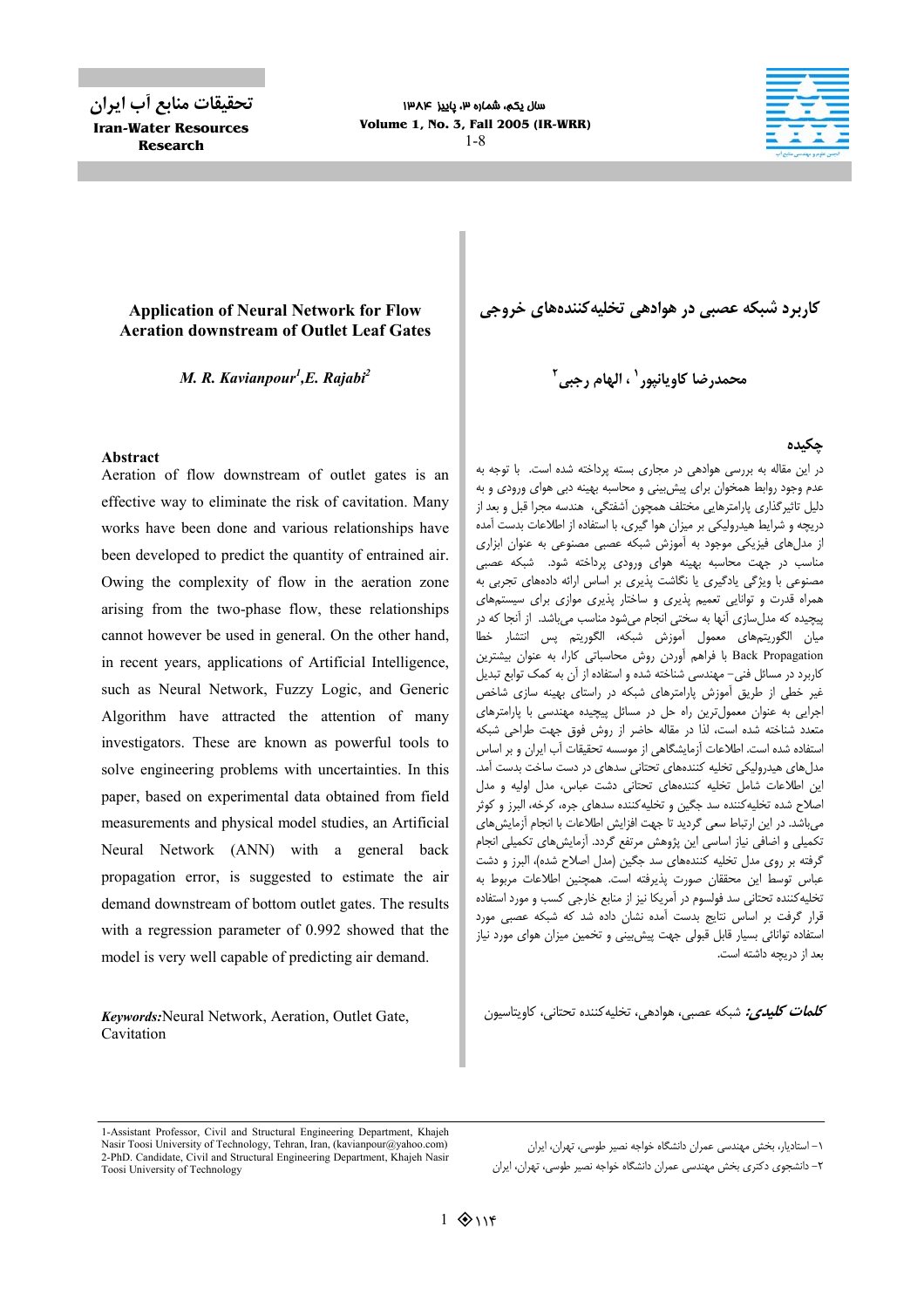## **Introduction**

Gates and valves are used to control the flow discharge in bottom outlet conduits. These are one of the most important components of high dams. Destructive vibrations, hydrodynamic forces, and flow aeration are the main tasks in the design of such structures. When the outlet gate is placed inside the conduit, reduced pressures which cause cavitation are likely to happen just downstream the gate. In hydraulic structures, cavitation is mostly caused by abrupt changes of the flow boundary. At high velocity flows, turbulence intensity and the resultant pressure fluctuations will also improve the situation in favor of cavitation.

It has been found that diffusing air into the flow will eliminate cavitation damages. Aeration will also improve the mean pressure and reduce the intensity of hydrodynamic pressure fluctuations. Therefore, aerators are recommended just downstream the gates to introduce air into the flow. The size of air vents will be determined by assuming a certain flow velocity inside the aerator. Therefore, the main task in designing an aerator is to predict the air demand and to determine the size of aerators for different situations.

In the study of air demand, attention has been paid to model-prototype studies. The relevant parameters which affect the aeration process are determined to develop design formulas based on simplified assumptions. However, these formulas have been generated under special geometries and hydraulic characteristics, and thus can not be used for common situations (Kavianpour and Rajabi, 2005). Therefore, based on experimental and field measurements, an Artificial Neural Network (ANN) is suggested to estimate the air-demand downstream of gates in bottom outlet conduits. ANN is known to be useful for complicated engineering problems with nonlinear relationships.

### **The Previous Studies on Aeration**

Over the years attention has been given to the flow aeration downstream of bottom outlet gates. The main studies are based on experimental information, obtained from physical models. The results are presented in the form of aeration coefficient  $β$ , as follows:

$$
\beta = Q_a / Q_w \tag{1}
$$

in which,  $Q_a$  and  $Q_w$  represent respectively the quantity of air and water. The aeration coefficient is expressed in terms of flow characteristics and the geometry of the conduit. There are a number of expressions, which are suggested to be used in predicting the aeration coefficient and the quantity of air demand downstream of outlet gates. However, there are still uncertainties in

applying these equations for every situation as they are based on model studies with special geometries and hydraulic characteristics (Kavianpour and Rajabi, 2005).

The U.S. Army Corps of Engineers (USACE) suggests the use of various design assumptions to arrive at the size of air vents. The method of computing air demand for regulating gates is based on the fact that maximum air demand for free surface discharges occurs at about 80% of gate openings (Pine Flat Dam=50% opening, Tygart Dam=83.3% opening) (USACE, 1988). By assuming a contraction coefficient of 0.8 for a 45° leaf bottom and the maximum air velocity of 45m/sec to 90m/sec within the air vent, the cross sectional area of the vent can be calculated.

In 1943, Kalinske and Robertson reported their results on air demand in situations when a hydraulic jump is formed in the downstream conduit (Vogl et al, 1988). Based on their results, the aeration coefficient*,*β, in the condition of a hydraulic jump was suggested as a function of Froude number *Fr*, in the form of:

$$
\beta = 0.0066(F_r - 1)^{1.4}
$$
 (2)

Moreover, for a free surface flow, in a partially full conduit with no hydraulic jump, the following relationship was suggested:

$$
\beta = 0.03(F_r - 1)^{1.06} \tag{3}
$$

A similar equation was also suggested by Campbell and Guyton (1953) as:

$$
\beta = 0.04 (F_r - 1)^{0.85} \tag{4}
$$

To establish and check the air demand design criteria for air vents downstream of bottom outlet gates and to collect enough data for the training of the neural network, study was conducted on several physical models of outlet gates. These models have been constructed and studied at the Water Research Institute of Iran. The data also included the results of studies made by Kavianpour (2001, 2005). In his works, the variation of air demand with the flow condition and the geometry of aeration system were studied. Also, two different mechanisms for flow aeration, introduced by Kavianpour (2003), were taken into account in the present study (Kavianpour, 2003).

تحقيقات منابع آب ايران، سال يکم، شماره ،٣ پاييز ۱۳۸۴ **Volume 1, No. 3, Fall 2005 (IR-WRR)**   $2 \otimes 117$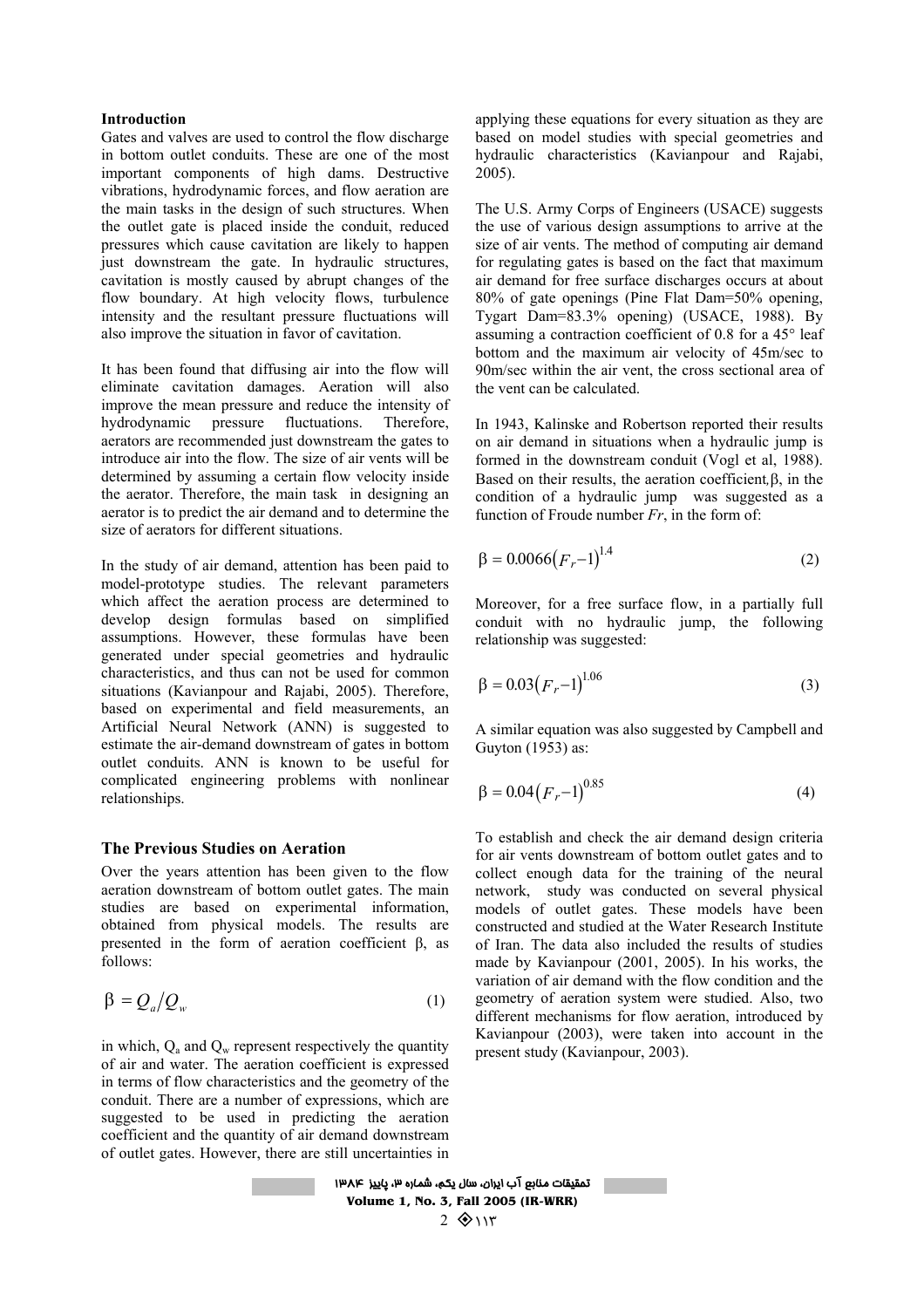## **Artificial Neural Networks**

Neural networks are information-processing units originally intended to simulate the performance and characteristics of the human brain. They are composed of simple elements (neurons) connected to each other, which operate in parallel and in layers, inspired by biological neurons system. Neural networks can be trained to solve difficult problems. Therefore, they are useful in solving complex functions in complicated engineering problems with various types of variables and nonlinearity.

Neural networks can be trained by supervised or unsupervised training methods to simulate a particular function by adjusting the values of each connection. Neural networks are usually adjusted or trained, so that a particular input leads to a specific target output. According to Figure 1, the network is adjusted based on the comparison of the output and the target. The process will continue until the network output matches the target. Typically, many such pairs of input-target are used to train a network in a supervised learning (Hagan et al, 1996; Haykin, 1998).

From mathematical point of view, artificial network is a vector transforming which projects a vector from *n* to *m* dimensions. The architecture of a network consists of;

- Number of layers in a network;
- Number of neurons in each layer;
- Transfer function of neurons; and
- how the layers are connected to each other.

Aside from the number of the neurons in a network's output layer, the designer selects the number of neurons in each layer. Each layer in a network has a weight matrix, a bias vector, and an output vector. One of the

limitations of competitive networks is that some neurons weight vectors may start far from any input vector and never win the competition. The result is that they never perform a useful function. Therefore, biases are used to give these neurons an advantage over neurons that win often.

Generally, in order to simulate a nonlinear relationship between inputs and outputs, a nonlinear transfer function is required. These functions show how an ANN defines a system function and generate output. There are different kinds of functions of which, the most important are as follows;

- Threshold-logic functions
- Hard-limit functions
- Continuous functions (Sigmoid)
- Radial-basis or Gaussian function

Multilayer networks often use the log-sigmoid transfer function as follows;

$$
Y = \frac{1}{\sqrt{(1 + e^{-aX})}}\tag{5}
$$

where, a is constant, and *X* and *Y* are the sum of input and output, respectively. This function generates outputs between zero and one. However, if the inputs consist of zero values, multilayer networks may use the hyperbolic tangent sigmoid transfer function to improve their performance. This function varies between two symmetric extremes. The two extremes are normally bounded between  $-1$  and  $+1$ . For large values of *X*, these functions have positive derivatives. Since in this study, inputs i include zero values, the tangent sigmoid function with different parameters was applied to generate outputs.

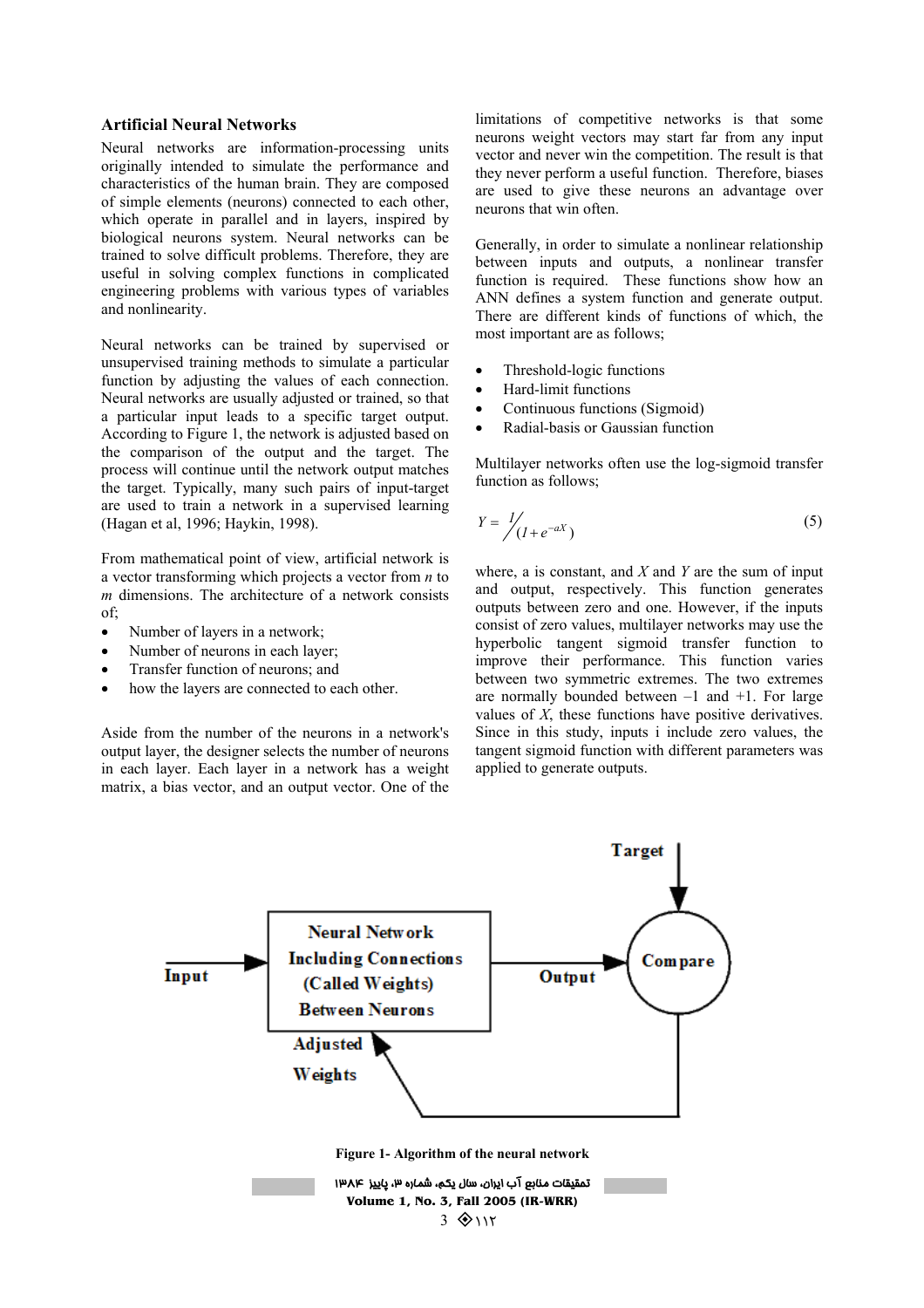### **Back Propagation Neural Networks**

Back propagation neural network is one of the most widely used techniques that can approximate any function with a finite number of discontinuities by giving sufficient neurons in hidden layers (Figure 2). Generalizing the Widrow-Hoff learning rule to multiple-layer networks and nonlinear differentiable transfer functions creates back propagation. Input vectors and the corresponding target vectors are used to train a network for approximating (nonlinear or regression) function. The implementation of the back propagation, updates the network weights and biases, so that the performance function decreases more rapidly.

The back propagation computes nonlinear multi-layer networks in either batch mode or incremental mode. Batch training of a network proceeds by making weight and bias changes based on an entire set of input vectors (Rajabi, 2004; Vogl et al, 1988). Incremental training changes the weights and biases of a network as needed after presentation of each individual input vector. Incremental training is sometimes referred to as "on line" or "adaptive" training. This process can be used with a number of different optimization strategies. Each algorithm has a different computation and storage requirement.

The architecture of a multi-layer network is not completely constrained by the problem to be solved. The number of inputs to the network is constrained by the problem, and the number of neurons in the output layer is constrained by the number of outputs required by the problem. However, the number of layers between network inputs and the output layer and the sizes of the layers are selected by the designer. The

back propagation algorithm can be summarized as follows;

- Set all weights, biases, weight modifiers and bias modifiers to random values in the desired ranges.
- Scale and present input vector to the input layer.
- Calculate input vector of the hidden layers
- Determine output vector and continue the procedure for all layers to obtain output vector.
- Calculate the error vector and total error to check the convergence:
- Calculate the weight and bias modifiers
- Modify weights and biases in the output layer:
- Back propagate the error in the hidden layers of the network, modify weights and biases, calculate input vector and reiterate the process again.

The adaptive algorithm is used to find out the best network architecture and as mentioned before the supervised learning procedure is employed for training the network. The network error is computed based on RMS standard formulation and is propagated into the network until convergence is reached.

#### **Processing the Data**

There are a number of parameters, which are important in determining the air demand downstream the outlet gates. These parameters are the effective head, the geometry of the gate, the gate opening, the flow discharge, the cross sectional area of the conduit on the upstream and downstream of the gate, and the turbulence intensity of the flow. The analytical solution may not be easily obtained and usually they contain considerable errors (Kavianpour and Rajabi, 2005). Therefore, a back propagation neural network was used to process these variables for predicting the quantity of air demand. The computational procedure can be expressed as follows:



**Figure 2- Back propagation network topology** 

| تمقيقات منابع آب ايران، سال يكم، شماره ٣، پاييز ١٣٨٤ |  |
|------------------------------------------------------|--|
| Volume 1, No. 3, Fall 2005 (IR-WRR)                  |  |
| $4 \otimes 11$                                       |  |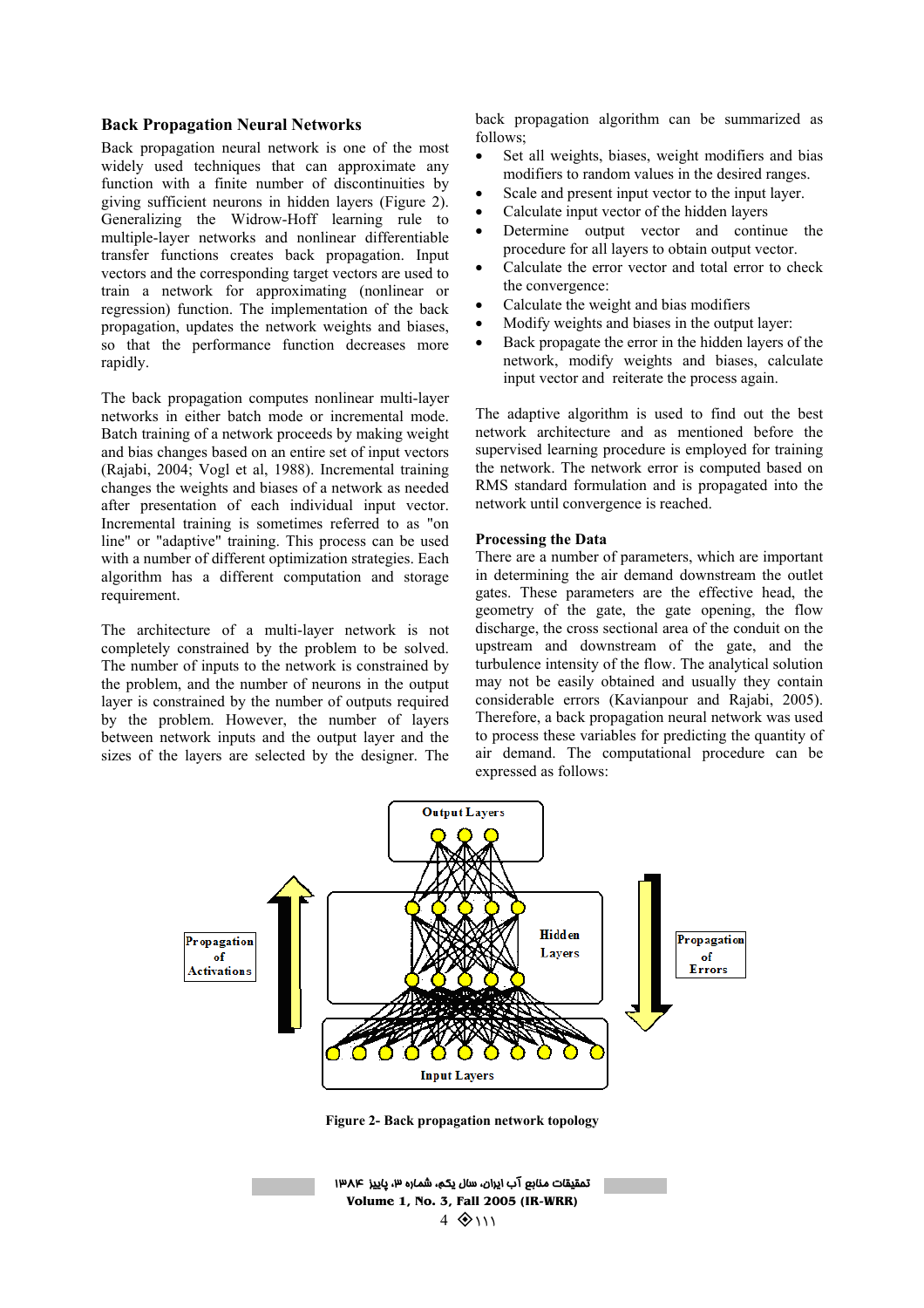• *Network training based on the input and output data* 

The data was based on laboratory experiments performed at Water Research Institute of Iran. The results were based on the experimental results of outlet conduits, which were collected from the physical model studies of Jegin, Jareh, Alborz, Kosar, and Karkheh dams in Iran. Full sets of data and their variation can be found in the work of Rajabi (2004). Training of the model was completed with a collected series of 209 pairs of input and target vectors. Since it was not possible to measure the turbulence intensity in the performed experiments, the model used only five neurons for input layers which include the effective head, water discharge, the area of the gate, and the gate opening. Based on the results of Kavianpour (2003), the cross sectional area of the conduit upstream and downstream of the gate is considered by the choice of 0 or 1 for a neuron. If the aeration after a gate is just from its upper surface or from all around the jet the value for this neuron would be 1 and 0 respectively (Kavianpour, 2003).

• *Selection of architecture (number of hidden layers, processing units and unit interaction)* 

In this study Levenberg-Marquardt algorithm was used due to its fast convergence and accurate training as a suitable algorithm for problems of having function approximation with a few hundred weights (Hagan and Menhaj, 1994).

Usually, the best architecture for a network depends upon the problem involved. In nonlinear networks the selection of more neurons in the hidden layer will give rise to a more powerful network. In this work, the number of hidden layers was first fixed to one and as the learning process was progressed, more and more neurons were added to the hidden layer until convergence was achieved. For a more rapid convergence, this scheme was developed for more hidden layers with equally increasing the number of neurons in the layers to obtain the best suitable architecture. This is important if the network does not converge for a number of neurons and a certain number of learning cycles under a predefined error gradient tolerance.

A three-layer network, 7-6-1 with log-sigmoid (7 neurons) and tan-sigmoid (6 neurons) transfer function in the hidden layers and a linear transfer function in the output layer is used for this function approximation (regression) problem. When there are zero values within the input data, the tangent hyperbolic nonlinearly could work better than sigmoid in the hidden layers. In such cases the sigmoid transfer function may generate zero values and so it will not let the network to learn well. Therefore, in this study the tangent hyperbolic sigmoid function was used for approximation.

One problem that occurs during the training is overfitting regularization. In this study the Levenberg-Marquardt training algorithm were modified to produce well generalized networks and to reduce the difficulty of determining the optimum network architecture (Foresee and Hagan, 1997; Hagan and Menhaj, 1994). The algorithm generally works well when the network inputs and targets are so scaled that they fall approximately in the range (-1, 1). Therefore, a function was used to perform the scaling network inputs and targets and to normalize the mean and standard deviation of the training set. To convert outputs back into the same units of those original targets, a function was also required. Using the algorithm for generalization, it is important to run the algorithm until the effective number of parameters is converged.

## **Results and Discussion**

In this study, neural network was used to predict the quantity of air required downstream the outlet gates. The results are shown in Figures 3 to 6. Figure 3 shows that the outputs follow the targets reasonably well. The regression parameter of 0.992 shows a very good agreement between the input and target data. In this figure, the line A=T refers to the ideal condition of output=target which is very close to the best fit line.

The network selected a random test data that was used for model validation purposes. This includes simulating the model for these data and computing the residuals from the model when applied to these data. This would be a good justification for the model, when its output is compared to the measured one on a data set that had not been exposed to the network. The set of 20 random data, which was used to test the model, is called the Validation Data. Figure 5 shows the outputs which are plotted versus the validation test sets. The results show a regression of 0.995 which is well comparable with the results of Figure 3.

To improve the generalization in the neural network, the method of regularization parameters based on the Bayesian framework of MacKay was used for this study (MacKay, 1992). The algorithm will run until the effective number of parameters has converged. It can also be converged if the sum squared error (SSE) and sum squared weights (SSW) are relatively constant over several iterations. Figure 5 show the results of this model. According to the figure, after convergence, the number of epochs has reached 222 and SSE equals 0.437.

تمقيقات منابع آب ايران، سال يکم، شماره ٣، پاييز ١٣٨۴ **Volume 1, No. 3, Fall 2005 (IR-WRR)**   $5 \& 11$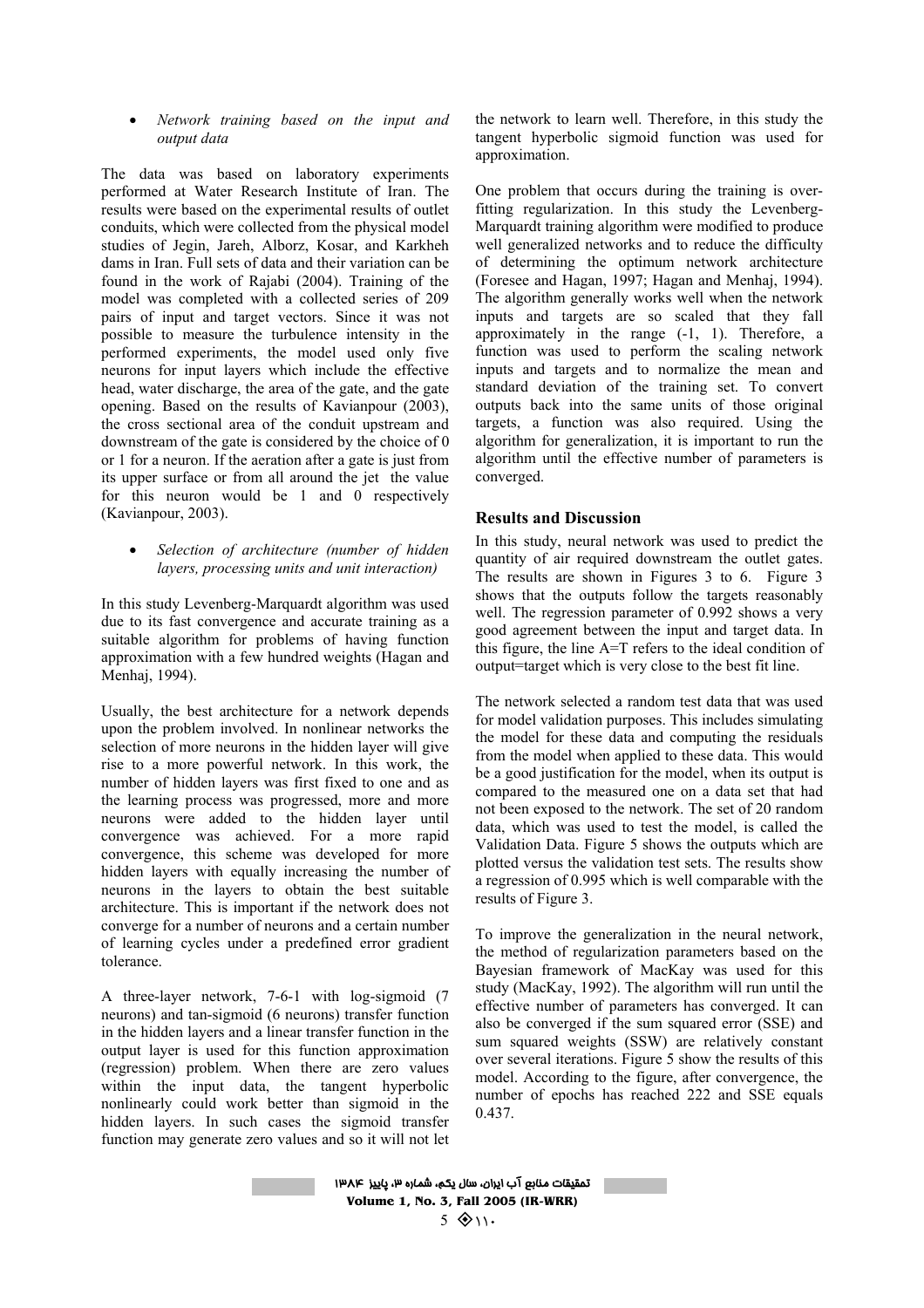

**Figure 3- Graphical output for entire data set (A=Output and T=Target)** 



**Figure 4- Graphical output for validation data set** 

| تمقيقات منابع آب ايران، سال يكم، شماره ٣، پاييز ١٣٨٤ |
|------------------------------------------------------|
| Volume 1, No. 3, Fall 2005 (IR-WRR)                  |
| $6 \Leftrightarrow$ 1.9                              |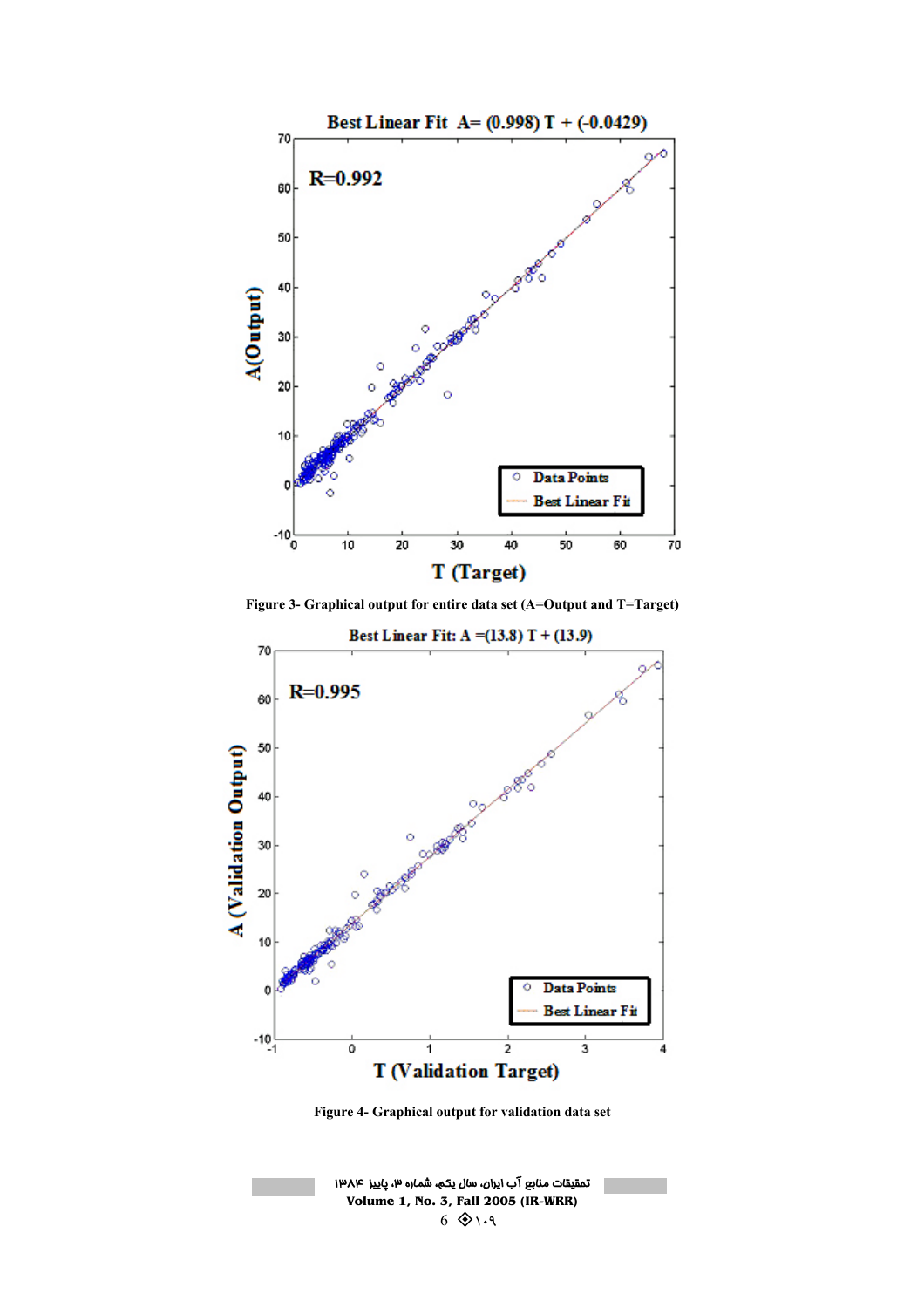

**Figure 5- Training Result for neural network when maximum MU reached.** 

Figure 6 illustrates the results of the graphical output for validation data set. In this figure the best linear fit is indicated by a dashed line and the perfect fit (output equals targets) is indicated by the solid line. The result with the regression of 0.977 shows a good indication of the ability of the present neural network for predicting the quantity of air demand downstream the bottom outlet leaf gates.



**Volume 1, No. 3, Fall 2005 (IR-WRR)** 

 $7 \Leftrightarrow \ldots$